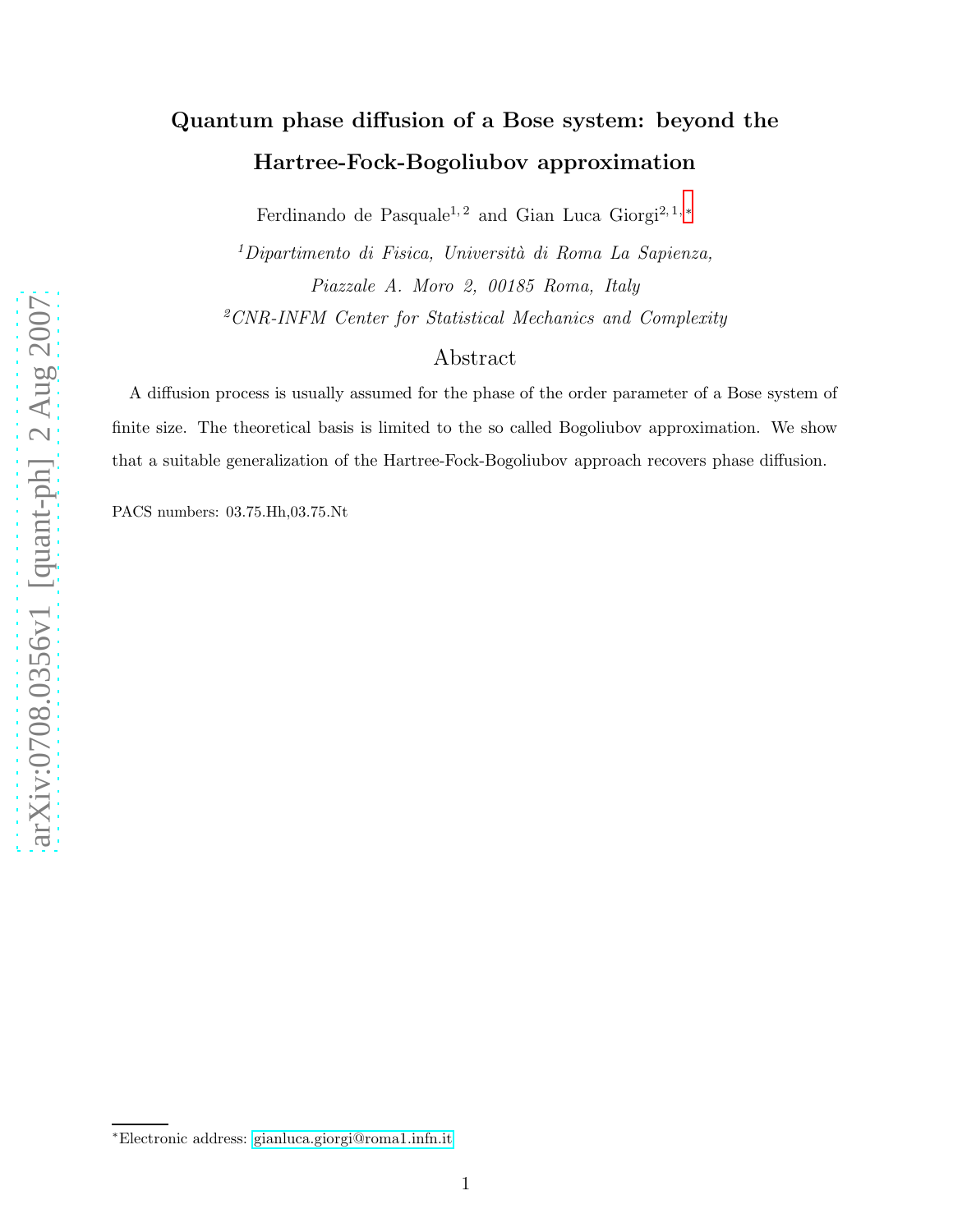#### I. INTRODUCTION

Bose-Einstein condensation (BEC) of weakly interacting atom systems attracted a large attention since the studies on liquid Helium, and a renewed interest stimulated by experimental observations of condensation of trapped alkali atoms [\[1,](#page-8-0) [2,](#page-9-0) [3\]](#page-9-1).

Relevant theoretical approaches have been reviewed by Griffin [\[4\]](#page-9-2). The condensate is usually considered in a coherent state whose amplitude satisfies a nonlinear Schrodinger equation [\[5](#page-9-3), [6](#page-9-4), [7](#page-9-5)]. Quantum fluctuations determine the instability of this state, known as phase diffusion (PD), as analyzed in the work of Lewenstein and You [\[8](#page-9-6)]. This instability is expected in systems in restricted geometries, where a real symmetry-breaking phase cannot occur. In Ref. [\[8](#page-9-6)], a gapless approximation, the Bogoliubov or the Hartree-Bogoliubov (HB), has been shown to exhibit PD, and it is also noted that a complete self-consistent approximation, the Hartree-Fock-Bogoliubov (HFB), has a gapped which spectrum prevents PD. However, it must be rejected because does not satisfy the number conservation law [\[4\]](#page-9-2).

In a different contest [\[9](#page-9-7)], we recently described the possibility of observing BEC and quasisuperfluid behavior in two-mode photon systems. In that case the single mode approximation can be made. Thus, we obtain the zero-dimensional version of the problem of two interacting Bose condensates [\[10,](#page-9-8) [11](#page-9-9), [12\]](#page-9-10). This model can be also viewed as a particular case of systems of itinerant polaritons [\[13,](#page-9-11) [14](#page-9-12)]. We showed that in the study of the evolution of an initial coherent state, there is, in the condensate phase, an initial time range where the effect of a symmetry-breaking field can be neglected, and PD should be observed.

On the other hand, the Bogoliubov transformation amounts to a rotation in the particle degrees of freedom which leads to quasi-particles. It is easily shown that the rotation angle becomes infinite in the limit of vanishing symmetry-breaking field in the HB approximation, while it is kept finite in the HFB approximation  $[15, 16]$  $[15, 16]$  $[15, 16]$ . Thus, quantities related to the condensate fluctuations, as for instance  $\langle aa \rangle$  and  $\langle a^{\dagger}a^{\dagger} \rangle$ , in HB are actually diverging in the limit of vanishing symmetry-breaking field. As a consequence, the instability of the condensate is strongly enhanced with respect to PD. In spite of the weakness of the theoretical background, the existence of PD is widely accepted and used to explain several experimental and theoretical results [\[17,](#page-9-15) [18,](#page-9-16) [19\]](#page-9-17).

The aim of this work is to show that a self-consistent approximation can be introduced which satisfies both the requirements of finite rotation and the absence of a gap in the exci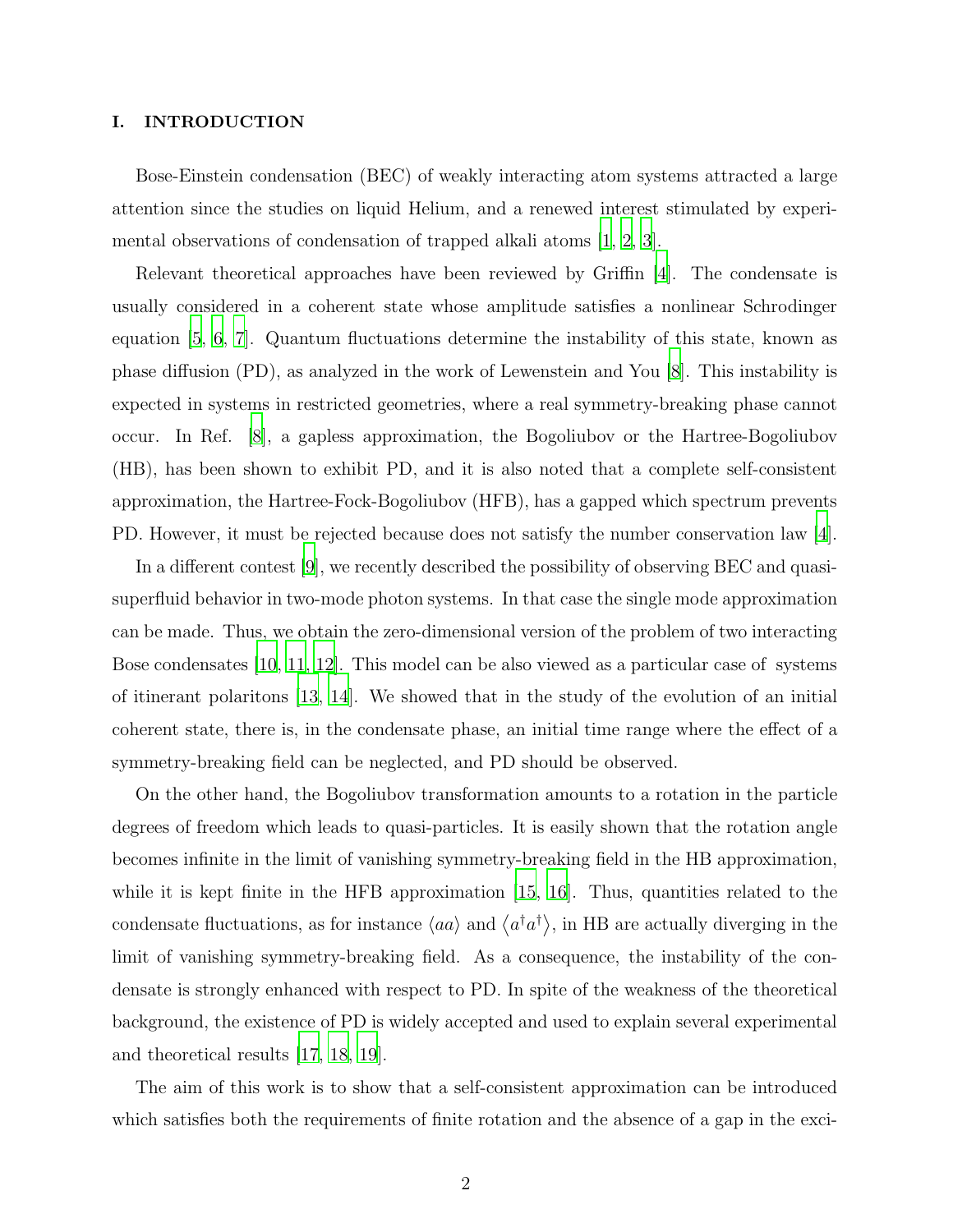tation spectrum. This latter feature is a direct consequence of the validity of the continuity equation. This result can be achieved within a truncation procedure of the equations of motion which considers linear and bilinear quantities in the creation and annihilation operators space. Higher order terms are taken into account by means of the factorization in the original picture of creation and annihilation particles operators, or alternatively, by normal ordering of corresponding quantities in the quasi-particle operators.

The structure of the paper is the following. In Sec. [II](#page-2-0) we introduce the general model and discuss the problem of PD in the Bogoliubov and HFB approximations. In Sec. [III](#page-4-0) we first establish the equations of motion truncation, and then we show how PD is mainteined in the extended selfconsitent theory. Then, we conclude the paper in Sec. [IV.](#page-7-0)

#### <span id="page-2-0"></span>II. THE MODEL

We first introduce the problem in the context of interacting photon systems [\[9\]](#page-9-7). Two e.m. modes interacts via a tunneling term in a nonlinear medium:

$$
H = \omega_0 \left( a_1^{\dagger} a_1 + a_2^{\dagger} a_2 \right) - w \left( a_1^{\dagger} a_2 + a_2^{\dagger} a_1 \right) + g \left( a_1^{\dagger} a_1 + a_2^{\dagger} a_2 \right)^2 \tag{1}
$$

Through a canonical transformation H reduces to

$$
H = (\omega_0 - w) a^{\dagger} a + (\omega_0 + w) b^{\dagger} b + g (a^{\dagger} a + b^{\dagger} b)^2
$$
 (2)

where  $a = (a_1 + a_2)/\sqrt{2}$  and  $b = (a_1 - a_2)/\sqrt{2}$ . If the value of the hopping constant w exceeds the mode energy  $\omega_0$ , the the vacuum for the mode a is unstable. Under these conditions, by applying the Bogoliubov approximation to a coherent state for the mode  $a$ , a phase diffusion phenomenon appears  $[8]$ . The interaction between a and b can be seen as a particular case of interaction between condensate and quasi-particles in Bose particle systems in the limit where only one quasi-particle mode is considered. Taking into account that the ground state of the isolate b system is the vacuum, we concentrate ourselves on the the parts of H concerning only the mode a:  $H_a = \omega_0' a^{\dagger} a + g a^{\dagger} a^2 - \lambda (a + a^{\dagger})$ , where  $\omega_0' = \omega_0 - w + g$ , and where we are considering explicitly a symmetry-breaking field. This field does not represent a purely mathematical tool introduced to describe the emergence of a superfluid phase, as usual in boson particles systems, but it can be physically realized through the interaction of the e.m. modes with a "classical" non-fluctuating electron current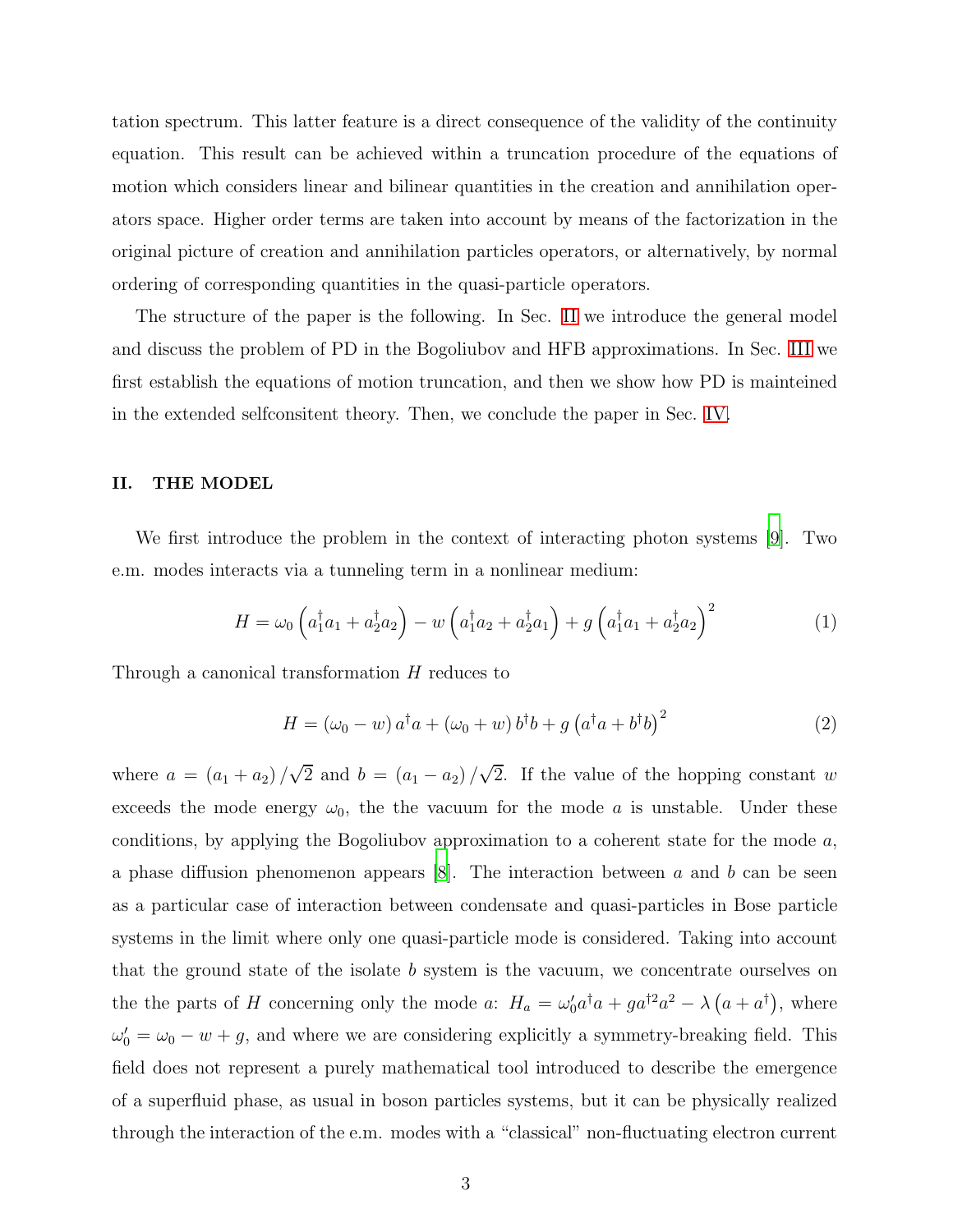[\[20\]](#page-9-18). An exact solution for the evolution of a coherent state is not known in the presence of the symmetry-breaking field, and different approximations can be made. A constraint which should be verified by any approach is represented by the continuity equation

$$
\frac{da^{\dagger}a}{dt} = -i\lambda \left( a - a^{\dagger} \right) \tag{3}
$$

We observe first that in the limit of vanishing nonlinearity the ground state reduces to a coherent state, that is to the vacuum of a Hamiltonian where the degrees of freedom have been translated. Then, having in mind a weak-coupling theory, we perform the translation  $a \rightarrow a + \nu$ . The new Hamiltonian is

 $H = E_0 + H_1 + H_2 + H_3 + H_4$ , where

$$
E_0 = \omega_0' \nu^2 + g\nu^4 - 2\lambda \nu,\tag{4}
$$

$$
H_1 = (a^{\dagger} + a) (\omega'_0 \nu + 2g\nu^3 - \lambda) , \qquad (5)
$$

$$
H_2 = \omega'_0 a^\dagger a + g\nu^2 \left(4n_\alpha + a^{\dagger 2} + \alpha^2\right),\tag{6}
$$

$$
H_3 = 2g\nu \left( a^{\dagger 2}a + a^{\dagger}a^2 \right), \tag{7}
$$

$$
H_4 = ga^{\dagger 2}a^2. \tag{8}
$$

In this new representation the continuity equation reads as

$$
\frac{da^{\dagger}a}{dt} + \nu \left(\frac{da}{dt} + \frac{da^{\dagger}}{dt}\right) = -i\lambda \left(a - a^{\dagger}\right)
$$

The occurrence of BEC implies  $g\nu^2$  finite even for small g.

The Bogoliubov approximation amounts to take into account terms of order  $g\nu^2$  and to neglect terms of order  $\sqrt{g}$  and g. In this limit we can disregard  $H_3$  and  $H_4$ . The condensate amplitude  $\nu$  can be fixed by minimizing  $E_0$ :

$$
\omega_0' \nu + 2g\nu^3 - \lambda = 0. \tag{9}
$$

A finite solution for the condensate amplitude  $\nu$ , in the limit of vanishing  $\lambda$ , is obtained only for  $\omega_0' < 0$ . We note that this conditions makes  $H_1$  vanishing. Due to this choice,

$$
H = \frac{\lambda}{\nu} a^{\dagger} a + g \nu^{2} \left( 2a^{\dagger} a + a^{\dagger 2} + a^{2} \right).
$$
 (10)

For  $\lambda/\nu \ll g\nu^2$  the ground state is in an eigenstate of the quadrature  $x = (a^{\dagger} + a)/\sqrt{2}$ , while the other quadrature  $p = i(a^{\dagger} - a)/\sqrt{2}$  will have infinite fluctuations. As far as the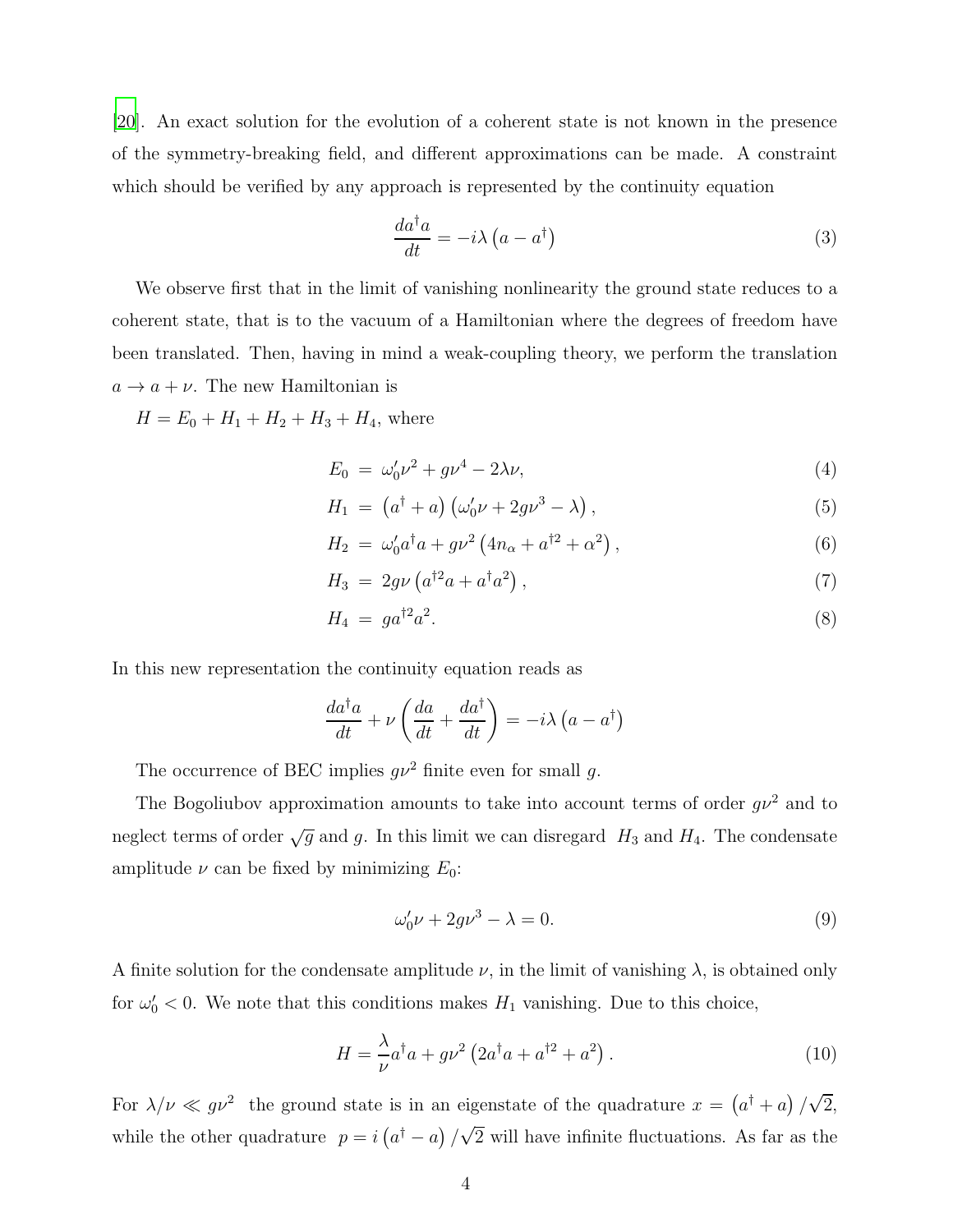evolution of an initial coherent state is concerned, we obtain PD. Indeed, the coherent state of amplitude  $\alpha$  evolves as

$$
|\alpha\rangle_t = e^{i\sqrt{2}\alpha p(t)}|0\rangle = \exp\left[i\sqrt{2}\alpha \left[p(0) - 4ig\nu^2 t x(0)\right]\right]|0\rangle. \tag{11}
$$

The corresponding wave function in the  $x$  representation is then

$$
\Psi_{\alpha}(x,t) = \frac{1}{N} \exp\left[\alpha x - \frac{x^2}{2} \left(1 - 4ig\nu^2 t\right)\right].
$$
\n(12)

On the other hand, we can characterize PD in terms of the following average quantities

$$
\langle \alpha | x(t) | \alpha \rangle = x_0 \tag{13}
$$

$$
\langle \alpha | p(t) | \alpha \rangle = -4g\nu^2 x_0 t \tag{14}
$$

$$
\langle \alpha | p^2(t) | \alpha \rangle - \langle \alpha | p(t) | \alpha \rangle = \frac{1}{2} + 8g^2 \nu^4 x_0^2 t^2 \tag{15}
$$

The HFB approximation amounts to treat  $H_3$  and  $H_4$  in a mean-field approximation. If one admits that higher order terms can correct  $H_1$  and  $H_2$  and lead to a squeezed ground state [\[15](#page-9-13), [16\]](#page-9-14) which can be defined as the vacuum of  $\gamma$  =  $(\cosh \theta a - \sinh \theta a^{\dagger}), H_3$  becomes  $2g\nu (2\sinh^2 \theta + \cosh \theta \sinh \theta) (a + a^{\dagger}),$  while  $H_4$  is now  $g\left[4\sinh^2\theta a^\dagger a+\cosh\theta\sinh\theta\left(a^{\dagger 2}+a^2\right)\right]$ . These assumptions being made, the angle  $\theta$  is given by the self-consistent equation

<span id="page-4-1"></span>
$$
\tanh 2\theta = -\frac{2g(\nu^2 + \sinh \theta \cosh \theta)}{2g(\nu^2 - \sinh \theta \cosh \theta) + \frac{\lambda}{\nu}}\tag{16}
$$

which admits a finite value. While the Bogoliubov approximation satisfies the continuity equation at least in the average, this is not true for HFB, because  $dx/dt$  is proportional to  $g \sinh \theta \cosh \theta$ .

#### <span id="page-4-0"></span>III. THE EXTENDED HFB SOLUTION

Now we introduce a mean field approach going beyond the simple Bogoliubov approximation without introducing a gap in the excitation spectrum. We discuss the problem starting from the equations of motion. First, we assume the existence of a finite angle  $\theta$  and perform the Bogoliubov transformation. The Hamiltonian is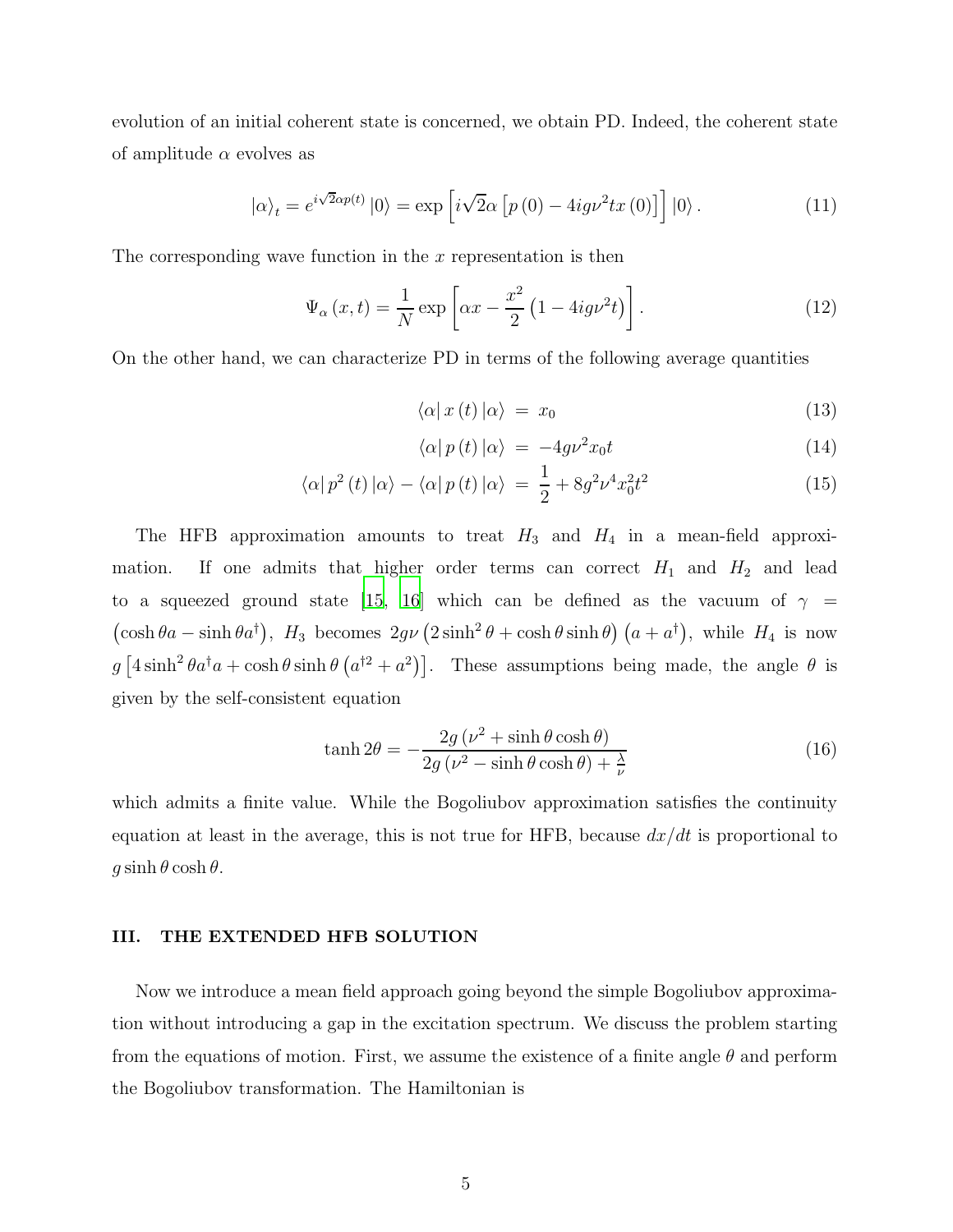$$
H_1 = \Lambda \left( \gamma + \gamma^{\dagger} \right) \tag{17}
$$

$$
H_2 = E_0 \gamma^{\dagger} \gamma + \frac{1}{2} E_1 \left( \gamma^{\dagger} \gamma^{\dagger} + \gamma \gamma \right)
$$
\n(18)

$$
H_3 = 2g\nu \left[ \left( \gamma^3 + \gamma^{13} \right) \frac{e^{\theta}}{2} \sinh 2\theta + \left( \gamma^{\dagger} \gamma \gamma + \gamma^{\dagger} \gamma^{\dagger} \gamma \right) e^{\theta} \left( \cosh 2\theta + \frac{\sinh 2\theta}{2} \right) \right]
$$
(19)

$$
H_4 = g \left[ \left( \cosh^2 2\theta + \frac{1}{2} \sinh^2 2\theta \right) \gamma^{\dagger 2} \gamma^2 + \frac{1}{4} \sinh^2 2\theta \left( \gamma^{\dagger 4} + \gamma^4 \right) + \cosh 2\theta \sinh 2\theta \left( \gamma^{\dagger} \gamma^3 + \gamma^{\dagger 3} \gamma^2 \right) \right]
$$

where

$$
\Lambda = \nu e^{\theta} \left[ \left( \omega_0' + 2g\nu^2 \right) - \frac{\lambda}{\nu} + 2g \sinh \theta \left( e^{\theta} + \sinh \theta \right) \right],\tag{21}
$$

$$
E_0 = \Lambda_0 + g \left[ \cosh^2 2\theta + \sinh^2 2\theta + \cosh 2\theta \left( 2\sinh^2 \theta - 1 \right) \right]
$$
 (22)

$$
\Lambda_0 = (\omega_0' + 4g\nu^2) \cosh 2\theta + 2g\nu^2 \sinh 2\theta
$$
  
\n
$$
E_1 = \Lambda_1 + 2g \sinh 2\theta \left( \cosh 2\theta + \sinh^2 \theta - \frac{1}{2} \right)
$$
\n(23)

$$
\Lambda_1 = (\omega_0' + 4g\nu^2)\sinh 2\theta + 2g\nu^2\cosh 2\theta \tag{24}
$$

Then, we build a set equation of motions by limiting ourselves to consider only linear and bilinear terms and neglecting higher order operators: we choose the operators  $\gamma$ ,  $\gamma^{\dagger}$ ,  $\gamma^2$ ,  $\gamma^{\dagger 2}$ , and  $\gamma^{\dagger}\gamma$  as independent variables. The set of coupled equations reads

$$
i\frac{d\gamma}{dt} = \Lambda + E_0 \gamma + E_1 \gamma^{\dagger} + 3g\nu e^{\theta} \sinh 2\theta \gamma^{\dagger 2} + g\nu e^{\theta} (2\cosh 2\theta + \sinh 2\theta) (\gamma^2 + 2\gamma^{\dagger} \gamma) \tag{25}
$$

$$
i\frac{d\gamma^{\dagger}}{dt} = -\Lambda - E_0 \gamma^{\dagger} - E_1 \gamma - 3g\nu e^{\theta} \sinh 2\theta \gamma^2 - g\nu e^{\theta} (2\cosh 2\theta + \sinh 2\theta) (\gamma^{\dagger 2} + 2\gamma^{\dagger} \gamma) (26)
$$

$$
i\frac{d\gamma^2}{dt} = E_1 + 2\left[\Lambda + g\nu e^{\theta} \left(2\cosh 2\theta + \sinh 2\theta\right)\right] \gamma + 6g\nu e^{\theta}\sinh 2\theta \gamma^{\dagger} + 2\left[E_0 + g\left(\cosh^2 2\theta + \frac{1}{2}\sinh^2 2\theta\right)\right] \gamma^2 + 3g\sinh^2 2\theta \gamma^{\dagger 2} + 2\left(E_1 + 3g\cosh 2\theta\sinh 2\theta\right) \gamma^{\dagger} \gamma
$$
 (27)

$$
i\frac{d\gamma^{\dagger 2}}{dt} = -E_1 - 6g\nu e^{\theta}\sinh 2\theta\gamma - 2\left[\Lambda + g\nu e^{\theta}\left(2\cosh 2\theta + \sinh 2\theta\right)\right]\gamma^{\dagger} -3g\sinh^2 2\theta\gamma^2 - 2\left[E_0 + g\left(\cosh^2 2\theta + \frac{1}{2}\sinh^2 2\theta\right)\right]\gamma^{\dagger 2} -2\left(E_1 + 3g\cosh 2\theta\sinh 2\theta\right)\gamma^{\dagger}\gamma
$$
\n(28)

$$
i\frac{d\gamma^{\dagger}\gamma}{dt} = \Lambda\left(\gamma^{\dagger} - \gamma\right) + E_1\left(\gamma^{\dagger 2} - \gamma^2\right)
$$
\n(29)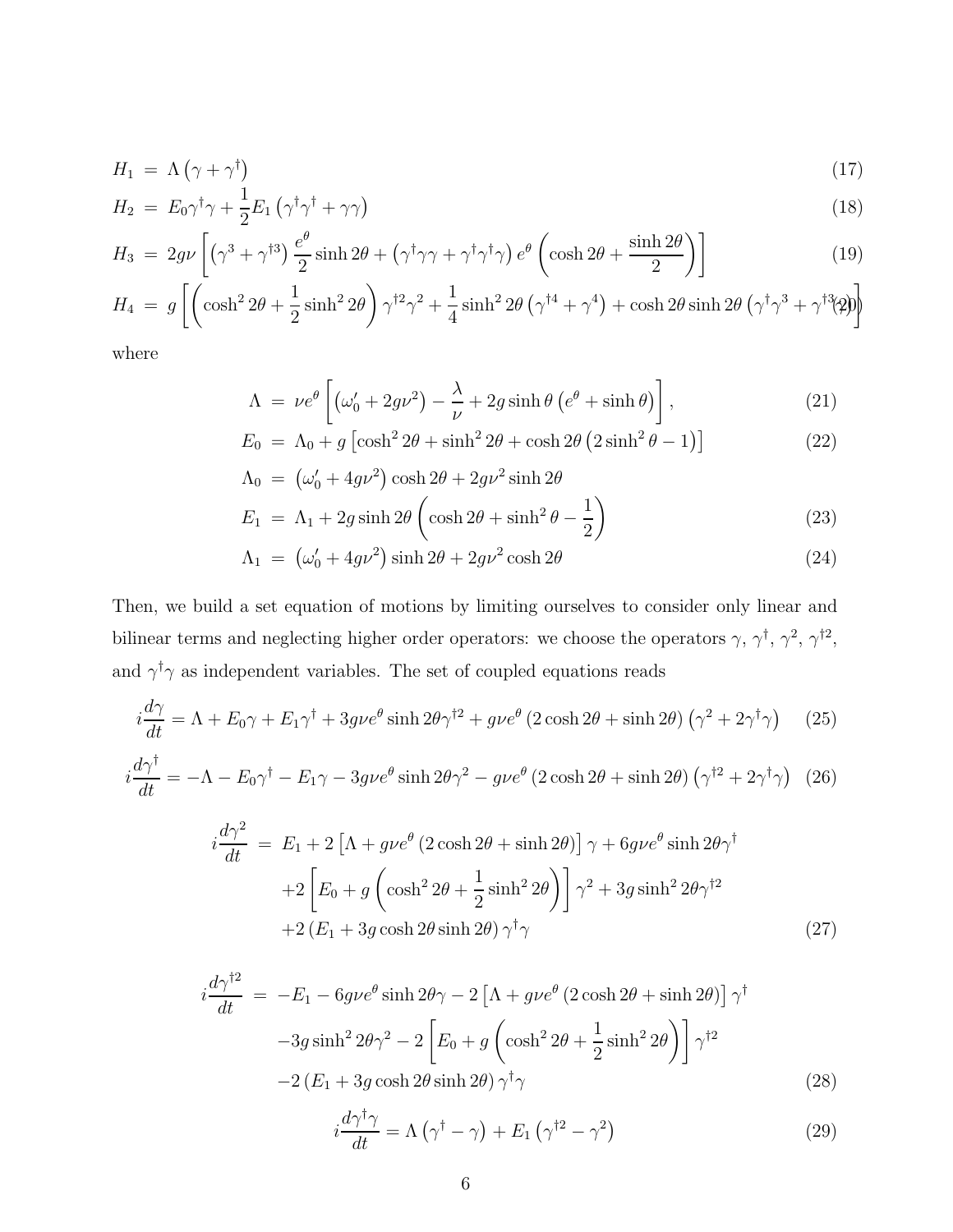Note that the truncation is performed after normal ordering of higher order terms. Then, the equations for the bilinear operators are not equivalent to those of the linear ones, i.e., for example,  $\gamma^2$  is not simply the square of  $\gamma$ .

The natural choice for the parameters  $\nu$  and  $\theta$  cancels all the constants appearing in the above equations which should give rise to instability also for  $\lambda \neq 0$ . This choice corresponds to the constraints  $\Lambda = 0$  and  $E_1 = 0$ . Due to these conditions

<span id="page-6-0"></span>
$$
E_0 = \left(\frac{\lambda}{\nu} - 2g\sinh 2\theta\right)e^{-2\theta}.\tag{30}
$$

An important consequence of these constraints is the conservation of the quasi-particles number  $n_{\gamma} = \gamma^{\dagger} \gamma$ :

$$
\frac{dn_{\gamma}}{dt} = 0\tag{31}
$$

Furthermore, the value of  $\theta$  is exactly that of Eq. [\(16\)](#page-4-1).

The important feature of the previous approximation is that the continuity equation is valid independently on the satisfaction of  $\Lambda = 0$  and  $E_1 = 0$ . Once the constraints are taken into account, the continuity equation implies

$$
i\frac{\sinh 2\theta}{2}\frac{d}{dt}\left(\gamma^2 + \gamma^{\dagger 2}\right) + i\nu e^{\theta}\frac{d}{dt}\left(\gamma + \gamma^{\dagger}\right) = \lambda e^{-\theta}\left(\gamma - \gamma^{\dagger}\right). \tag{32}
$$

The proof requires some tedious algebra which will be reported in appendix. It is worth to note that for  $\lambda = 0$  a new constant of motion arises which is given by  $(\sinh 2\theta/2) (\gamma^2 + \gamma^{\dagger 2}) +$  $\nu e^{\theta} (\gamma + \gamma^{\dagger}).$ 

In the Laplace space, the equations of motion can be summarized as follows:

$$
\omega\Gamma_i\left(\omega\right) = -\sum_{k=1}^4 \phi_{ik}\Gamma_k - i\Gamma_i\left(t=0\right) \tag{33}
$$

where  $\Gamma_1 = \gamma$ ,  $\Gamma_2 = \gamma^{\dagger}$ ,  $\Gamma_3 = \gamma^2$ , and  $\Gamma_4 = \gamma^{\dagger 2}$ , while the continuity equation implies

$$
\frac{\sinh 2\theta}{2\nu}e^{-\theta}(\phi_{31} + \phi_{41}) + \phi_{11} + \phi_{21} = \frac{\lambda}{\nu}e^{-2\theta}
$$
 (34)

$$
\frac{\sinh 2\theta}{2\nu}e^{-\theta}(\phi_{32} + \phi_{42}) + \phi_{12} + \phi_{22} = -\frac{\lambda}{\nu}e^{-2\theta}
$$
\n(35)

$$
+\phi_{13} + \phi_{23} = 0 \tag{36}
$$

$$
+\varphi_{13} + \varphi_{23} = 0
$$
\n
$$
\frac{\sinh 2\theta}{2\nu}e^{-\theta}(\phi_{34} + \phi_{44}) + \phi_{14} + \phi_{24} = 0
$$
\n(37)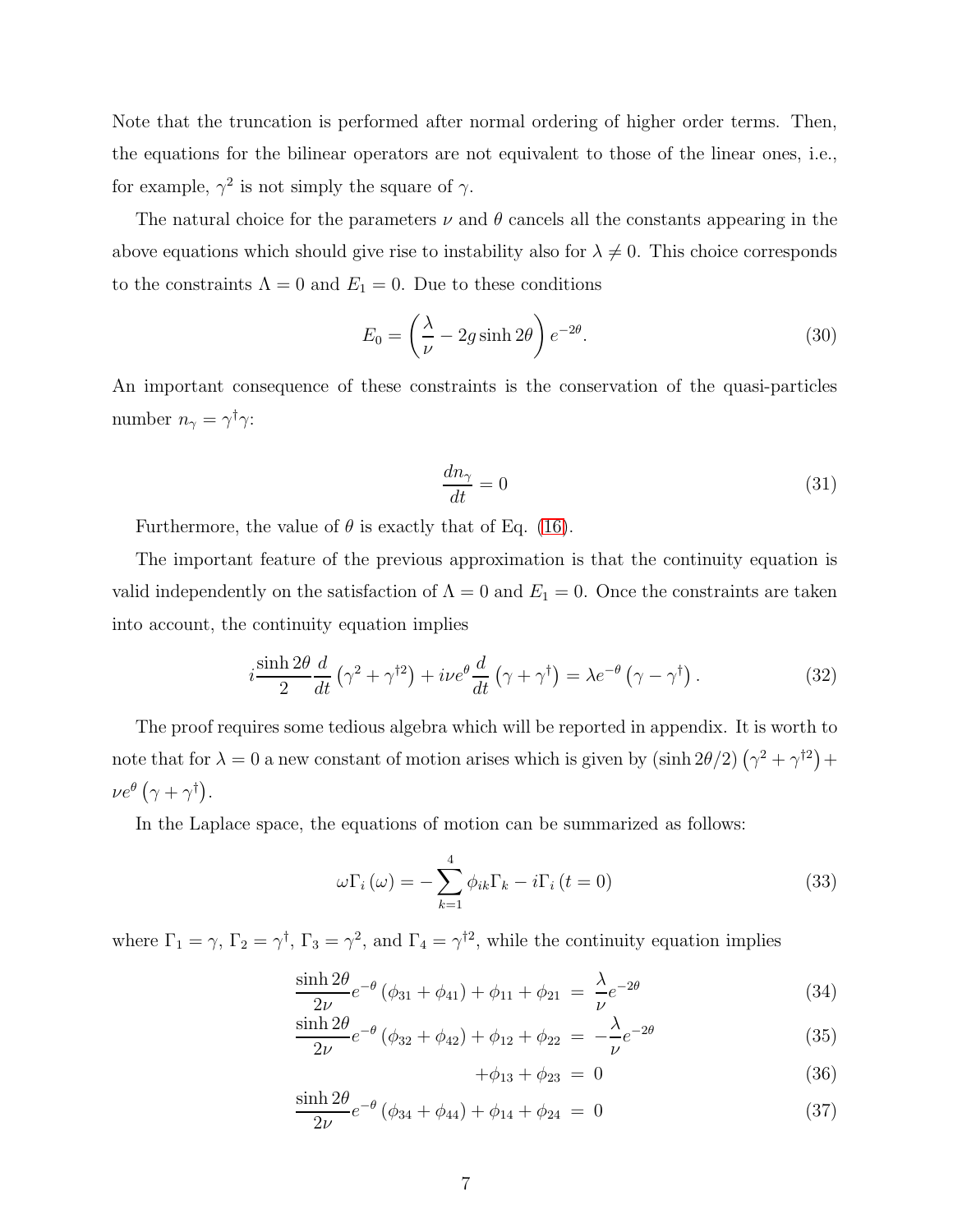From these equations we see that it is possible to substitute the first row of the determinant of coefficients  $\phi_{ik}$  with the  $\{(\lambda/\nu) e^{-2\theta}, -(\lambda/\nu) e^{-2\theta}, 0, 0\}$ . The evolution matrix in the  $\omega$ space reads

$$
D(\omega) = \left(\omega + \frac{\lambda}{\nu}e^{-2\theta}\right)D_{11}(\omega) - \frac{\lambda}{\nu}e^{-2\theta}D_{12}(\omega)
$$
\n(38)

where  $D_{ik}$  is the minor associated to the matrix element  $\omega \delta_{ik} + \phi_{ik}$ . It is immediately verified the existence of a pole in the origin ( $\omega = 0$ ) for  $\lambda \to 0$ . This result is expected on the basis of general arguments (Goldstone theorem). It is worth to note that  $D_{ik}(\omega)$  are finite in the present approximation.

The resiliency of PD is directly related with the presence of the pole in the origin. Indeed, by considering the evolution of  $p(t)$  we find

$$
p(t) = (f_1x + f_2x^2 + f_3p^2)t + f_4p + f_5(xp + px)
$$
\n(39)

where  $f_i$  are some nonvanishing functions of g,  $\nu$ , and  $\theta$ . The presence of the term proportional to t is responsible for PD. Due to this term, the variance of p on a coherent state  $|\alpha\rangle$ grows as  $t^2$ , as in the Bogoliubov case.

#### <span id="page-7-0"></span>IV. CONCLUSIONS

In this paper we discussed the problem of phase diffusion in finite-size systems which exhibit Bose-Einstein condensation. We revised the Bogoliubov and the Hartree-Fock-Bogoliubov approximations. While the first one satisfies at least weakly the constraint of the continuity equation, the latter violates this constraint. Then, we extended the selfconsistent approach introducing a new approximation based on the method of equations of motion which satisfies the continuity equation. This approximation is developed in the space of Bogoliubov quasi-particles. The merit of the present method is to reconcile the existence of a gapless spectrum with the absence of divergencies in the vanishing symmetrybreaking limit. At the present, while the extension to systems with many degrees of freedom seems to be straightforward, the validity of PD in higher order truncation schemes is under investigation.

#### Acknowledgments

We are indebted with S. Paganelli for helpful discussions and comments.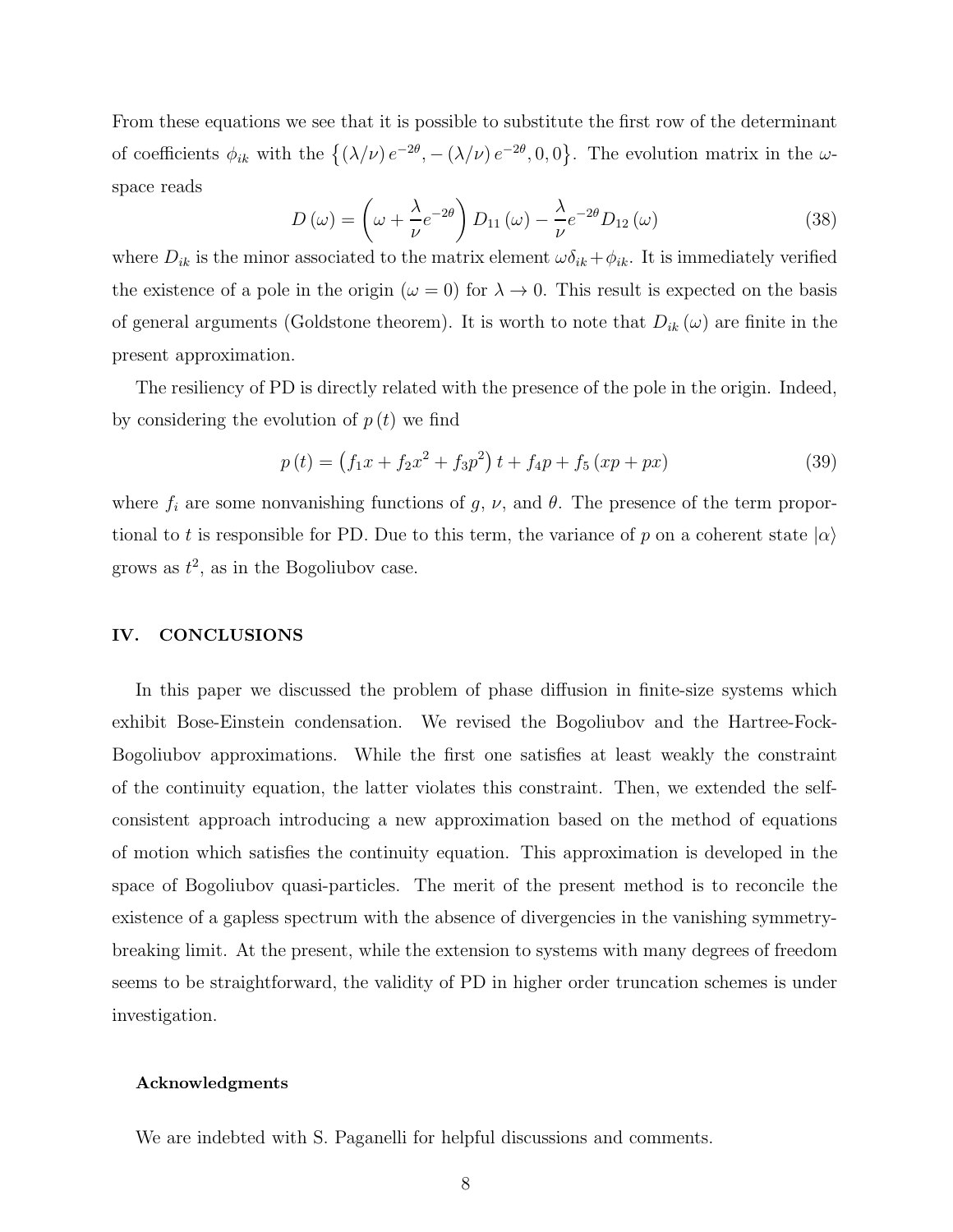### APPENDIX

In this appendix we show that the continuity equation is satisfied within the approximation performed in this paper. The two independent conditions to be fulfilled are

$$
\frac{\sinh 2\theta}{2\nu}e^{-\theta}(\phi_{32} + \phi_{42}) + \phi_{12} + \phi_{22} = -\frac{\lambda}{\nu}e^{-2\theta},\tag{A-1}
$$

$$
\frac{\sinh 2\theta}{2\nu}e^{-\theta}(\phi_{33} + \phi_{43}) + \phi_{13} + \phi_{23} = 0.
$$
 (A-2)

By writing explicitly the coefficients

$$
\frac{\sinh 2\theta}{2\nu}e^{-\theta}\left[2g\nu e^{\theta}\left(2\cosh 2\theta + \sinh 2\theta\right) - 6g\nu e^{\theta}\sinh 2\theta\right] + E_0 = \frac{\lambda}{\nu}e^{-2\theta},\tag{A-3}
$$

$$
\frac{\sinh 2\theta}{2\nu}e^{-\theta}\left\{2\left[E_0+g\left(\cosh^2 2\theta+\frac{1}{2}\sinh^2 2\theta\right)\right]-3g\sinh^2 2\theta\right\}
$$

$$
+g\nu e^{\theta}\left(2\cosh 2\theta+\sinh 2\theta\right)-3g\nu e^{\theta}\sinh 2\theta=0.\tag{A-4}
$$

The first one reduces simply to

$$
2g\sinh 2\theta e^{-2\theta} + E_0 = \frac{\lambda}{\nu} e^{-2\theta},\tag{A-5}
$$

which gives exactly the value of  $E_0$  written in Eq. [\(30\)](#page-6-0). The second one reads

<span id="page-8-1"></span>
$$
\sinh 2\theta (E_0 + g) + 2g\nu^2 = 0.
$$
 (A-6)

To show that this equality holds we use the condition  $\Lambda = 0$  putting it in  $E_1 = 0$ , which lead to

$$
2g\nu^2 + g\sinh 2\theta e^{-4\theta} + \frac{\lambda}{\nu}\sinh 2\theta e^{-2\theta} = 0.
$$
 (A-7)

Due to this condition, Eq. [\(A-6\)](#page-8-1) becomes

$$
\sinh 2\theta \left(\frac{\lambda}{\nu}e^{-2\theta} - 2g\sinh 2\theta e^{-2\theta} + g\right) - \frac{\lambda}{\nu}\sinh 2\theta e^{-2\theta} - g\sinh 2\theta e^{-4\theta} = 0. \tag{A-8}
$$

Now, it is simple to show that the left hand side vanishes.

<span id="page-8-0"></span>[1] K. B. Davis, M.-O. Mewes, M. R. Andrews, N. J. van Druten, D. S. Durfee, D. M. Kurn, and W. Ketterle, Phys. Rev. Lett. 75, 3969 (1995).